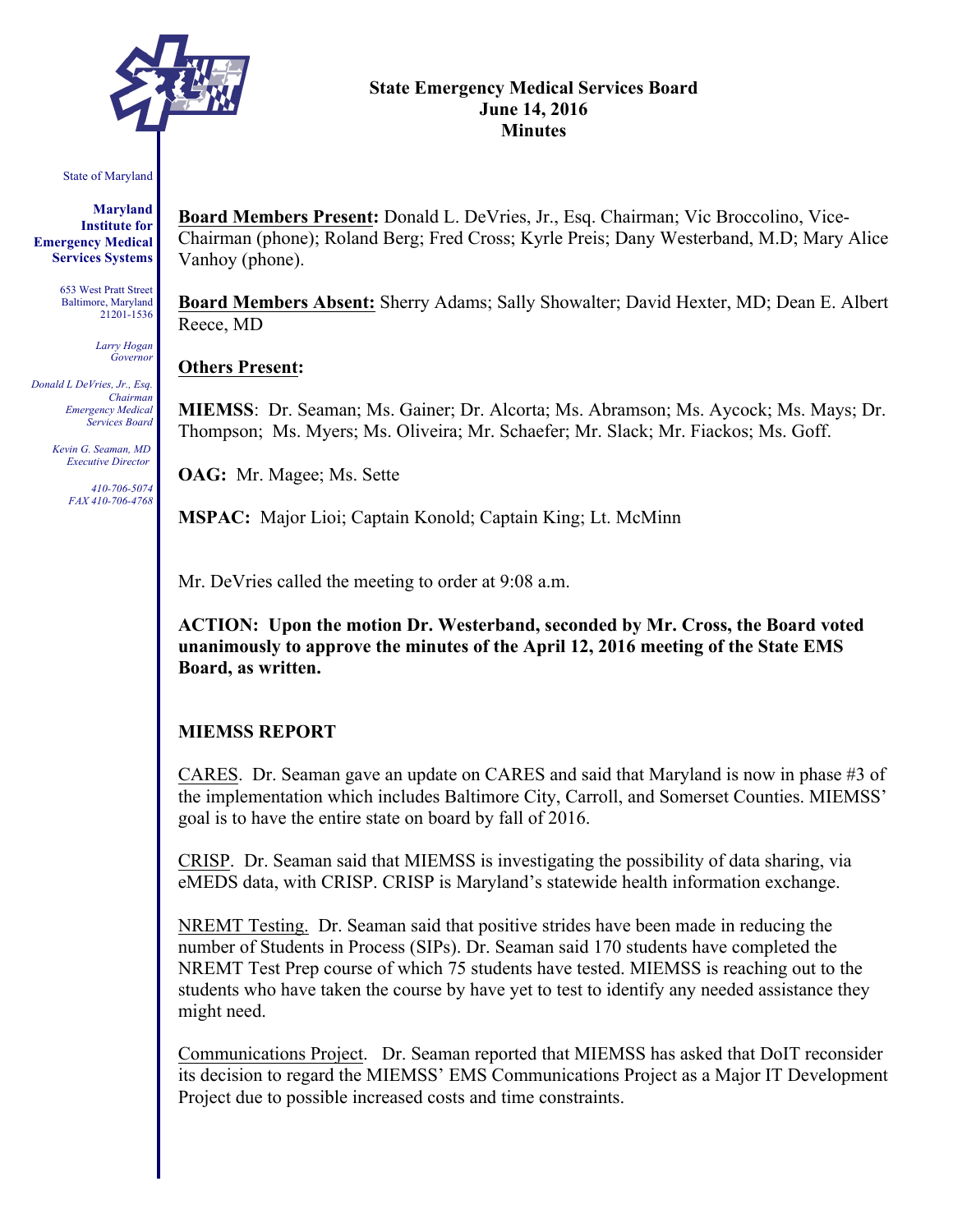# **Legislative Update**

Ms. Gainer said that the Joint Chairmen's Report directed the Office of Legislative Audits to conduct a financial audit of MEMSOF in order to ensure that it is being properly maintained. She said that the reasons for the requested audit included a significant discrepancy between the initial MEMSOF projections completed by the Department of Budget & Management and the Department of Legislative Services and the fact that the MEMSOF had never been audited since its creation over 20 years ago, despite a state requirement that such funds be audited every 3 years. She said that an auditor from the Office of Legislative Audits will be arriving at MIEMSS this week and will be meeting to discuss audit plans. Ms. Doyle asked that the MEMSOF partners could be included in the audit entrance/planning meeting.

# **SEMSAC**

Mr. Berg said that the SEMSAC did not meet in June. The Minimum Equipment Standards Committee did meet and finalized the draft recommendations for stakeholder input. Dr. Alcorta said that MIEMSS is reviewing the document. Mr. DeVries noted that it is important to build consensus on the recommendations.

# **R ADAMS COWLEY SHOCK TRAUMA (RACSTC)**

Ms. Doyle submitted the quarterly written report. Ms. Doyle said that volumes were up but inter-facility transfers were down as the RACSTC had been at maximum capacity in several instances. She thanked MIEMSS and the site survey evaluators for their time during the RACSTC Base Station re-designation. She also reported that RACSTC now has an alternate landing zone and said that a simulation exercise for the new landing zone will begin on June 30, 2016

Ms. Doyle announced that Dr. Deb Stein is now a full Trauma Professor at RACSTC and that the Trauma Unit has received a Beacon Award.

Ms. Doyle said that the Gala had been a success and asked for any feedback or suggestions for improvements. Mr. DeVries remarked that the Gala was outstanding.

Ms. Doyle concluded by asking that everyone take a moment to recognize the efforts of our emergency colleagues during the recent shooting tragedy that occurred in Orlando.

# **MSPAC**

A written report was disseminated.

Major Lioi said that Captain King is retiring from MSPAC on July 1, 2016, after 28 years of service. Major Lioi added that Captain King has been a tremendous asset with irreplaceable MSPAC and system knowledge. Major Lioi asked that Captain King give the MSPAC report to the Board.

Mr. DeVries said congratulated Captain King him on his retirement and thanked him for all his efforts on behalf of the statewide EMS system.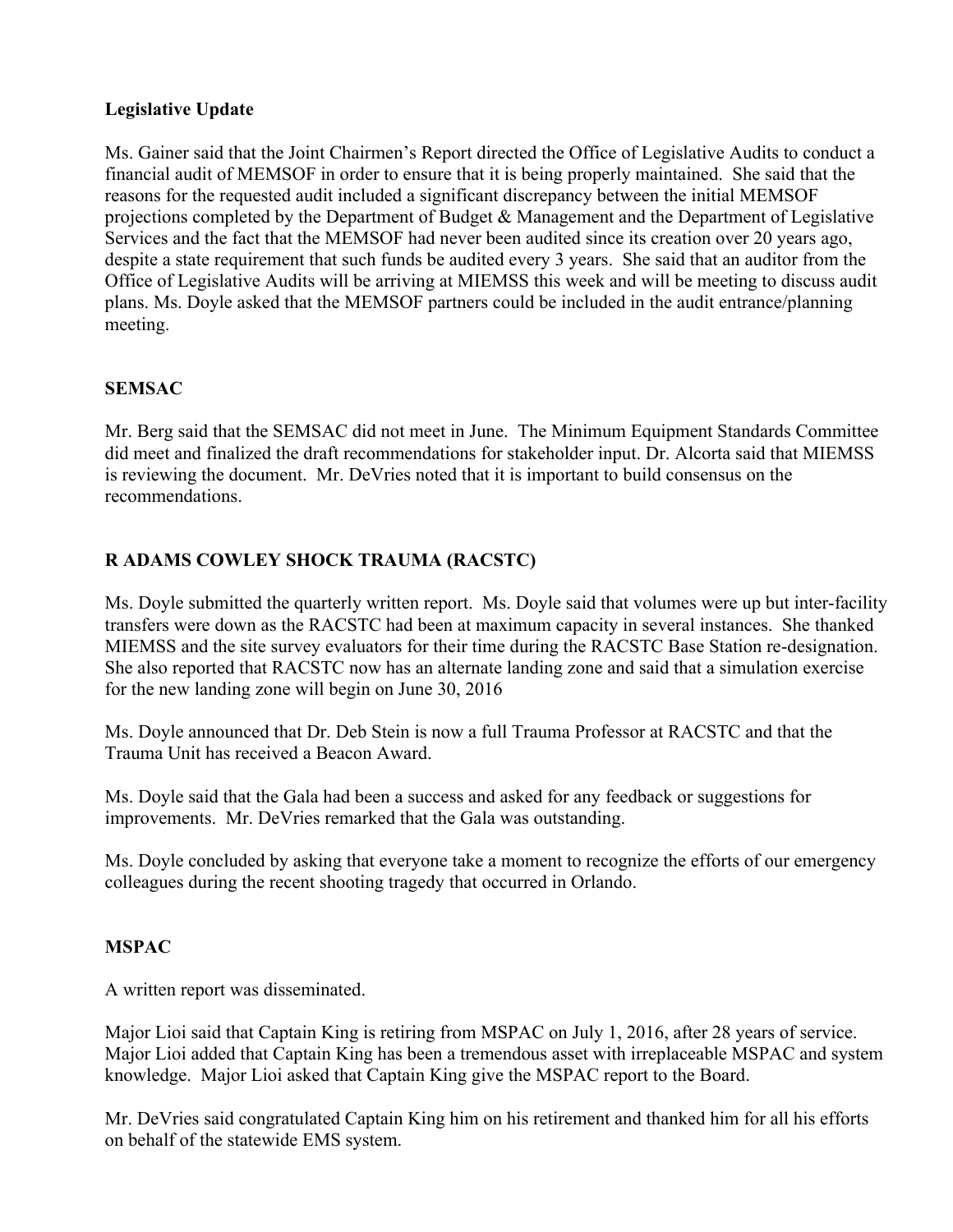Captain King said that he is very proud to have been part of the aviation command and the EMS system.

Captain King said that MSPAC is struggling to maintain seven operational sections, noting that there were currently four helicopters down for heavy maintenance. He said that an engine from helicopter #384 is being transferred back to Maryland to be installed in helicopter #396 on June 15, 2016 to help alleviate the shortage.

Captain King gave an overview of the written report and said that the Flight Training Device (FTD) remains under construction with delivery tentatively scheduled for late July 2016. MSPAC has contacted the FAA in order to begin the process to apply for certification of the FTD once operational. Captain King noted that the having the FTD will reduce hours on the helicopters and, therefore, reduce maintenance down times.

Captain King also said there has been a delay in the construction of the Flight Training Building due to the inability to receive a waiver for the installation of an elevator to meet ADA requirements.

Final changes to the Request for Proposals for Master Services Agreements for heavy maintenance on the AW-139 airframes were submitted to DBM on June 7, 2016.

Captain King updated the Board on MSPAC personnel changes and retirements.

The Board discussed the logistics of helicopter deployment during periods when helicopter availability was constrained. .

# **MSFA**

Mr. Cross said that President Roth was not in attendance at the Board meeting due to the upcoming MSFA Convention. Mr. Cross said an annual Air Show in Ocean City will occur on Friday and Saturday, so traffic will be heavier than usual during the start of the convention.

Mr. DeVries said a meeting of the EMS Board Committee on National Registry Testing will be held in August. Mr. Cross said that President Roth intends to continue working on the committee.

### **OLD BUSINESS**

30.03.06.02 Base Station Regulations - A copy of the proposed regulation was disseminated. Ms. Aycock said that the proposed regulation had been submitted to stakeholders with no received recommendations or comments and asked for approval to submit to the AELR and publish in the Maryland Register for public comment.

### **ACTION: Upon the motion of Chief Preis, seconded by Dr. Westerband, the Board voted unanimously to approve the 30.03.06.02 Base Station Regulations publication.**

SEMSAC MIH Phase #1 Report – The written report was distributed.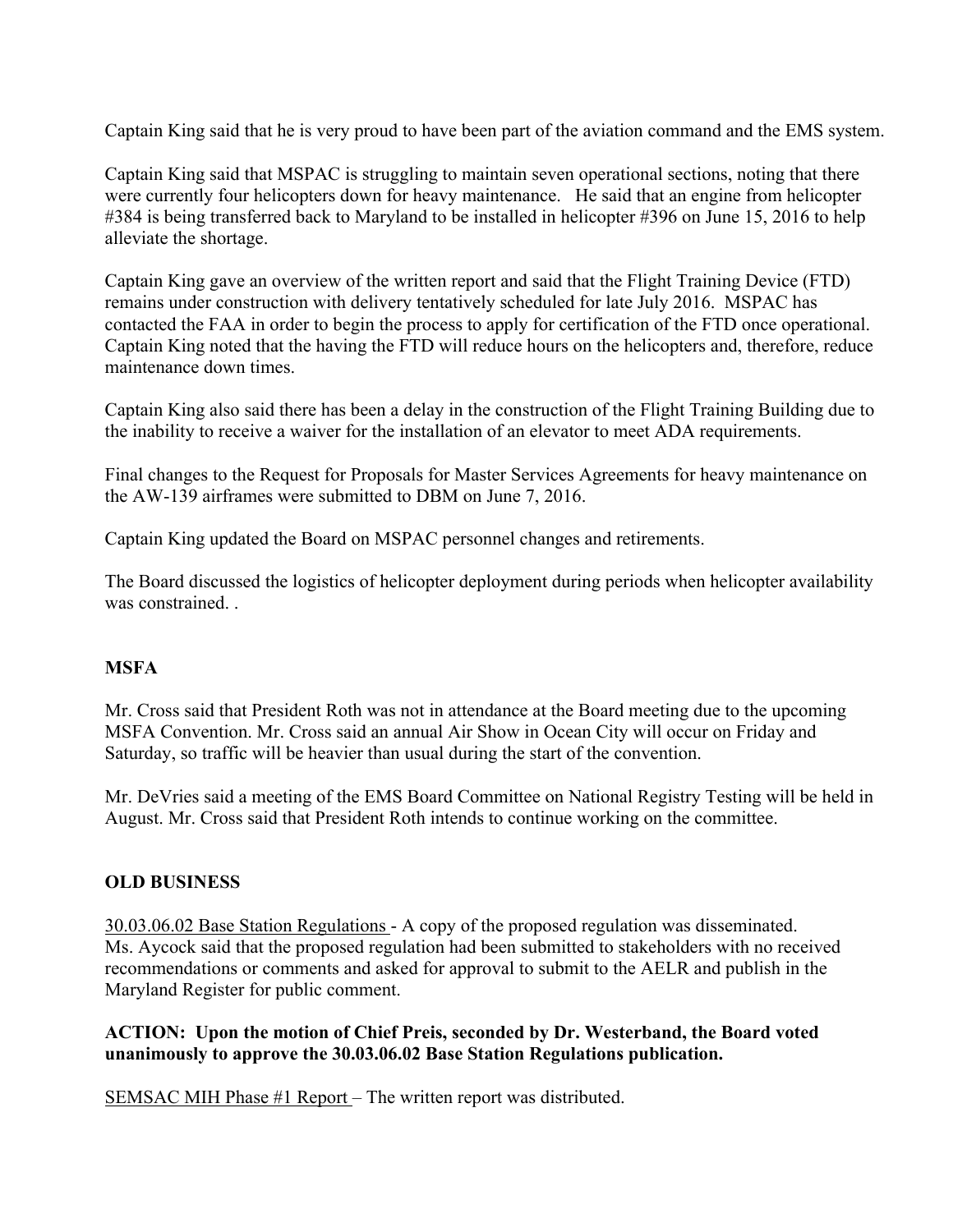SEMSAC Chairman Berg said that the report was approved by SEMSAC and the included suggested protocol was forwarded to the Protocol Review Committee for review. Ms. Doyle, co-chair of the MIH Workgroup, said this was a framework for the move to Phase #2. Phase #2 will be a consensus building process with varying partners around the state. Dr. Alcorta said a generic protocol will be available for review by the EMS Board at the next meeting.

# **NEW BUSINESS**

COMAR 30.01.02.01 Protocol Update - Incorporation by Reference A copy of the proposed amendment was distributed.

Mr. Magee said the proposed amendment to COMAR 30.01.02.01 is to update the protocol edition date to July 1, 2016, for the Maryland Medical Protocols for Emergency Medical Services Providers

### **ACTION: Upon the motion of Chief Preis, seconded by Mr. Berg, the Board voted unanimously to approve the Incorporation by Reference of the Protocol Update.**

# **ACTION: Upon the motion of Mr. Broccolino, seconded by Mr. Berg, the Board voted to go into closed session.**

The purpose of the closed session was to carry out administrative functions under State Government Article §10-502 (b), to obtain legal advice from counsel under State Government Article § 10-508 (a) (7), and to discuss certain site reviews and maintain certain records and information in confidence as required by Health Occupations Article §14-506 (b) under State Government Article § 10-508 (a) (13).

# **In Closed Session:**

**Board Members Present:** Donald L. DeVries, Jr., Esq. Chairman; Vic Broccolino, Vice-Chairman (phone); Roland Berg; Fred Cross; Kyrle Preis; Dany Westerband, M.D; Mary Alice Vanhoy (phone).

**Board Members Absent:** Sherry Adams; Sally Showalter; David Hexter, MD; Dean E. Albert Reece, MD

### **Others Present:**

**MIEMSS**: Dr. Seaman; Ms. Gainer; Dr. Alcorta; Ms. Abramson; Ms. Aycock; Ms. Mays; Ms. Myers; Ms. Oliveira; Mr. Schaefer; Mr. Slack; Mr. Fiackos; Ms. Goff.

**OAG:** Mr. Magee; Ms. Sette

### **In closed session the Board:**

- 1. Discussed an educational program;
- 2. Discussed a Trauma Center and Trauma Center re-designations; and
- 3. Considered EMS provider disciplinary actions.